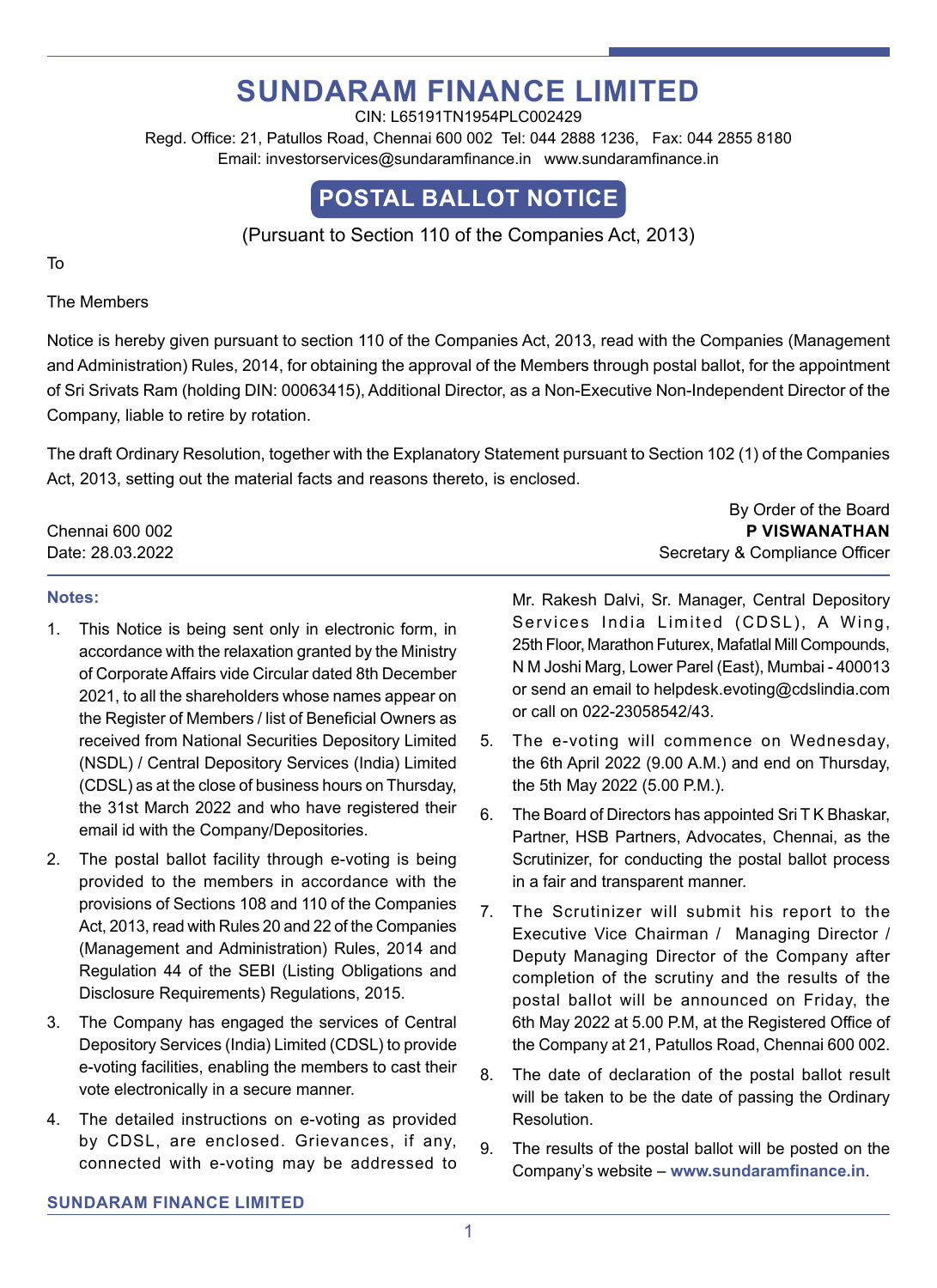## **DRAFT RESOLUTION**

#### **Special Business**

To consider and if thought fit, to pass with or without modifications, the following resolution as an **Ordinary Resolution**:

"**RESOLVED** that, pursuant to Sections 149, 152 and other applicable provisions of the Companies Act, 2013 and the Rules made thereunder, read with Reg. 17(IC) of the SEBI (Listing Obligations and Disclosure Requirements) Regulations, 2015, Sri Srivats Ram (holding DIN: 00063415) be and is hereby appointed as a Non-Executive Non-Independent Director of the company, liable to retire by rotation"

## **EXPLANATORY STATEMENT UNDER SECTION 102(1) OF THE COMPANIES ACT, 2013**

#### **SPECIAL BUSINESS**

Sri Srivats Ram, aged 52 years, was co-opted as an Additional Director of your Company with effect from 28th March 2022. The Nomination, Compensation and Remuneration Committee, after taking into account the eligibility criteria, as well as the experience and expertise of Sri Srivats Ram, recommended his appointment as a Director on the Board. His particulars are annexed to the notice.

According to the provisions of Reg.17(1C) of the SEBI (Listing Obligations and Disclosure Requirements) Regulations, 2015, the Company is required to obtain the approval of the shareholders for the appointment of Sri Srivats Ram as a Non-Executive Non-Independent Director on the Board at the next annual general meeting or within three months from the date of appointment, i.e., 27th June 2022, whichever is earlier. Hence, approval of the shareholders is being sought through Postal Ballot for the appointment of Sri Srivats Ram as a Non-Executive Non-Independent Director on the Board, liable to retire by rotation. Notice has been received from a member conveying his intention to propose the appointment of Sri Srivats Ram as a Director.

The Board of Directors considers that Sri Srivats Ram's knowledge, experience and expertise would be of immense benefit to the Company and accordingly, the Board recommends the resolution relating to the appointment of Sri Srivats Ram as a Non-Executive Non-Independent Director for approval by the shareholders of the Company.

#### **INTEREST OF DIRECTORS AND KEY MANAGERIAL PERSONNEL**

Sri Srivats Ram is interested in the above resolution relating to his appointment as a Director of the Company.

By Order of the Board

Chennai 600 002 **P Viswanathan** Date: 28.03.2022 Secretary & Compliance Officer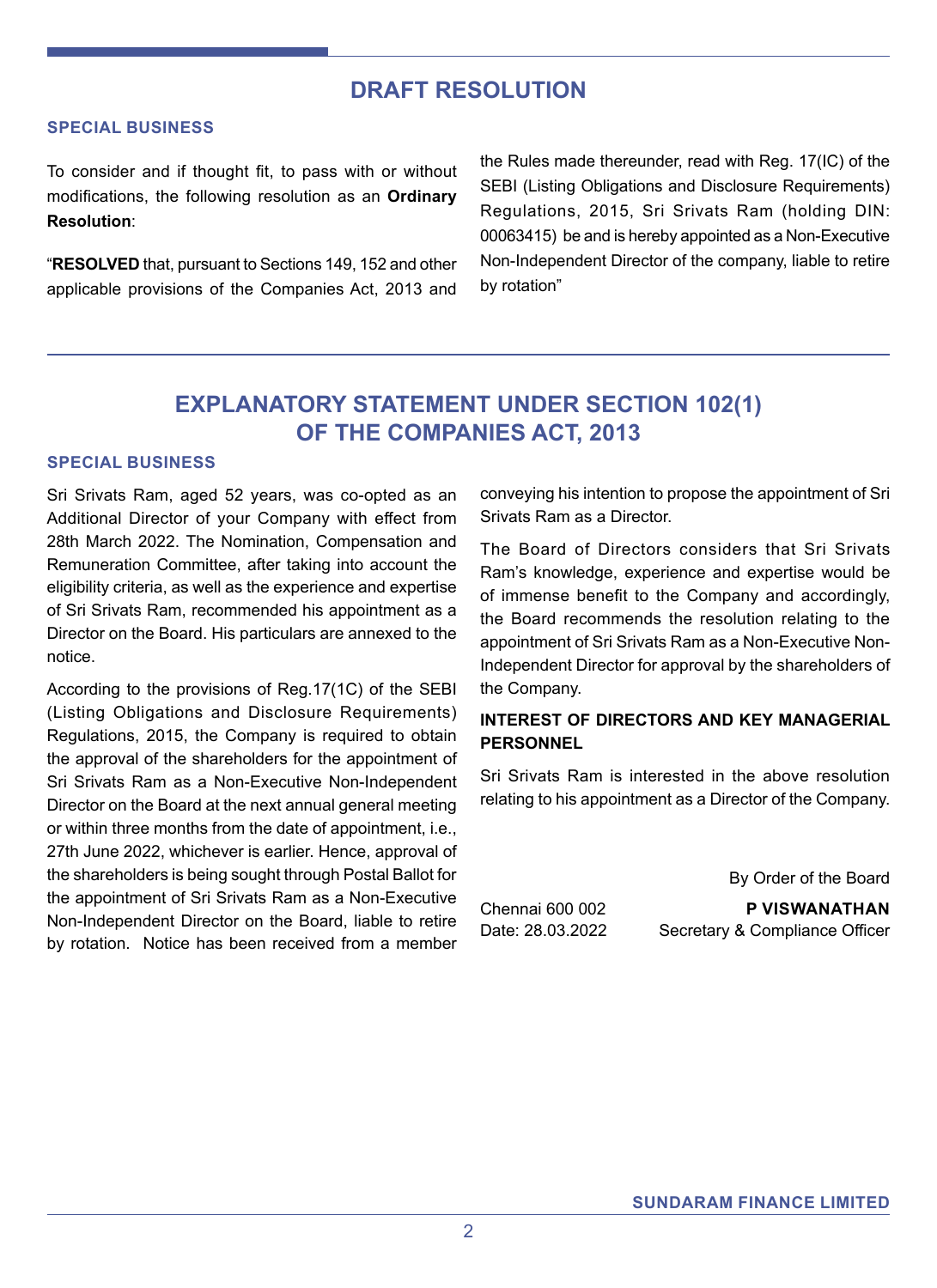#### **PARTICULARS OF THE DIRECTOR SEEKING APPOINTMENT PURSUANT TO REGULATION 36(3) OF SEBI (LISTING OBLIGATIONS AND DISCLOSURE REQUIREMENTS)**

| Name of Director                                                                                                               | <b>Sri Srivats Ram</b>                                                                                                           |
|--------------------------------------------------------------------------------------------------------------------------------|----------------------------------------------------------------------------------------------------------------------------------|
| <b>DIN</b>                                                                                                                     | 00063415                                                                                                                         |
| Date of Birth                                                                                                                  | February 20, 1970                                                                                                                |
| Expertise in specific functional areas                                                                                         | Has nearly three decades of experience in the automotive<br>industry. He is the Managing Director of Wheels India<br>Limited.    |
| Qualifications                                                                                                                 | B.A. (Economics)<br>MBA (Case Western Reserve University, USA)                                                                   |
| List of other listed companies in which directorship held<br>as on 28th March 2022                                             | <b>Director:</b><br><b>Wheels India Limited</b><br>Sundaram Finance Holdings Limited<br>India Motor Parts & Accessories Limited. |
| Chairman/Member of the Committees of the Board of<br>other listed companies in which he is a Director as on<br>28th March 2022 | <b>Chairman:</b><br>Corporate Social Responsibility Committee -<br><b>Wheels India Limited</b>                                   |
|                                                                                                                                | <b>Member:</b><br>Stakeholders Relationship Committee -<br>Sundaram Finance Holdings Limited                                     |
| Listed entities from which Sri Srivats Ram has resigned<br>in the past three years                                             | $\blacksquare$                                                                                                                   |
| Shareholding as on 28th March 2022:                                                                                            |                                                                                                                                  |
| (a) Held individually                                                                                                          | 17,01,322 equity shares                                                                                                          |
| (b) held as Karta of HUF                                                                                                       | 77,200 equity shares                                                                                                             |
| (c) held jointly with others                                                                                                   | $\blacksquare$                                                                                                                   |
| (d) held as Executor / Trustee                                                                                                 | $\blacksquare$                                                                                                                   |
| Relationship with other Directors                                                                                              |                                                                                                                                  |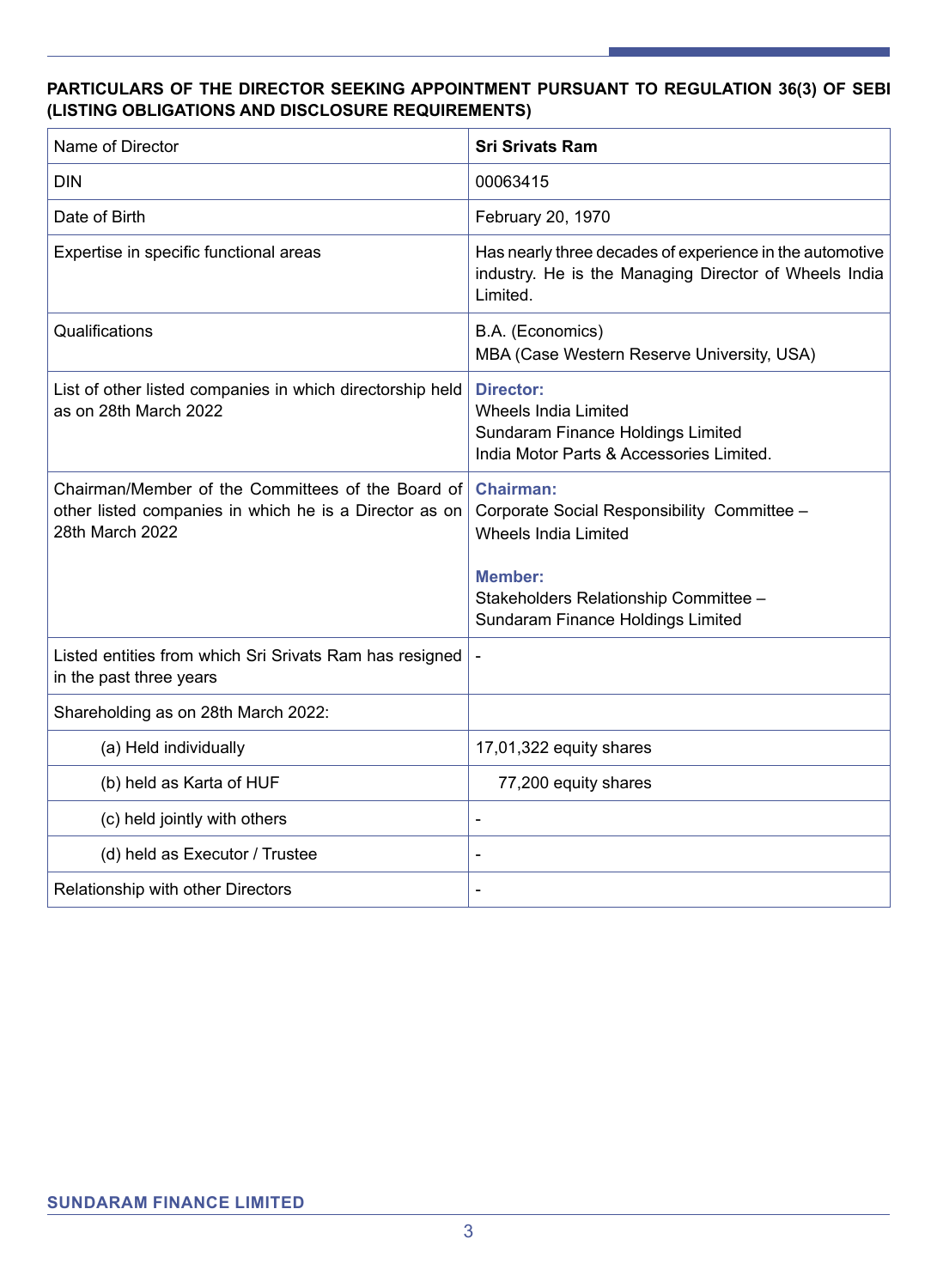### **INSTRUCTIONS FOR E-VOTING**

#### **As provided by CDSL**

- (i) The E-voting period begins on Wednesday, the 6th April 2022 at 9.00 A.M. and ends on Thursday, the 5th May 2022 at 5.00 P.M. During this period shareholders' of the Company, holding shares either in physical form or in dematerialized form, as on Thursday, the 31st March 2022 may cast their vote electronically. The e-voting module shall be disabled by CDSL for voting thereafter.
- (ii) Once the vote on a resolution is cast by the member, the member shall not be allowed to change it subsequently.
- (iii) Pursuant to SEBI Circular No. SEBI/HO/CFD/CMD/CIR/P/2020/242 dated 09.12.2020, under Regulation 44 of Securities and Exchange Board of India (Listing Obligations and Disclosure Requirements) Regulations, 2015, listed entities are required to provide remote e-voting facility to its shareholders, in respect of all shareholders' resolutions. However, it has been observed that the participation by the public non-institutional shareholders/retail Shareholders is at a negligible level.

 Currently, there are multiple e-voting service providers (ESPs) providing e-voting facility to listed entities in India. This necessitates registration on various ESPs and maintenance of multiple user IDs and passwords by the shareholders.

In order to increase the efficiency of the voting process, pursuant to a public consultation, it has been decided to enable e-voting to all the demat account holders, by way of a single login credential, through their demat accounts/ websites of Depositories/ Depository Participants. Demat account holders would be able to cast their vote without having to register again with the ESPs, thereby, not only facilitating seamless authentication but also enhancing ease and convenience of participating in e-voting process.

(iv) In terms of SEBI circular no. SEBI/HO/CFD/CMD/CIR/P/2020/242 dated December 9, 2020 on e-Voting facility provided by Listed Companies, Individual shareholders holding securities in demat mode are allowed to vote through their demat account maintained with Depositories and Depository Participants. Shareholders are advised to update their mobile number and email Id in their demat accounts in order to access e-Voting facility.

 Pursuant to above said SEBI circular, Login method for e-voting for individual shareholders holding securities in Demat mode is given below:

| <b>Type of shareholders</b>                                                 | <b>Login Method</b>                                                                                                                                                                                                                                                                                                                                                                                                                                                                                                                                                                                                                                                                                                                                                                                                                    |
|-----------------------------------------------------------------------------|----------------------------------------------------------------------------------------------------------------------------------------------------------------------------------------------------------------------------------------------------------------------------------------------------------------------------------------------------------------------------------------------------------------------------------------------------------------------------------------------------------------------------------------------------------------------------------------------------------------------------------------------------------------------------------------------------------------------------------------------------------------------------------------------------------------------------------------|
| Individual<br>Shareholders holding<br>securities in Demat<br>mode with CDSL | 1) Users who have opted for CDSL Easi / Easiest facility, can login through their existing user id and<br>password. Option will be made available to reach e-Voting page without any further authentication.<br>The URL for users to login to Easi / Easiest are https://web.cdslindia.com/myeasi/home/login or visit<br>www.cdslindia.com and click on Login icon and select New System Myeasi.                                                                                                                                                                                                                                                                                                                                                                                                                                       |
|                                                                             | 2) After successful login the Easi / Easiest user will be able to see the e-Voting option for eligible<br>companies where the evoting is in progress as per the information provided by company. On clicking<br>the evoting option, the user will be able to see e-Voting page of the e-Voting service provider for<br>casting your vote during the remote e-Voting period. Additionally, there is also links provided to<br>access the system of all e-Voting Service Providers i.e. CDSL/NSDL/KARVY/LINKINTIME, so that<br>the user can visit the e-Voting service providers' website directly.                                                                                                                                                                                                                                      |
|                                                                             | 3) If the user is not registered for Easi/Easiest, option to register is available at https://web.cdslindia.<br>com/myeasi/Registration/EasiRegistration                                                                                                                                                                                                                                                                                                                                                                                                                                                                                                                                                                                                                                                                               |
|                                                                             | 4) Alternatively, the user can directly access e-Voting page by providing Demat Account Number<br>and PAN No. from a e-Voting link available on www.cdslindia.com home page or click on https://<br>evoting.cdslindia.com/Evoting/EvotingLogin The system will authenticate the user by sending OTP<br>on registered Mobile & Email as recorded in the Demat Account. After successful authentication,<br>user will be able to see the e-Voting option where the evoting is in progress and also able to directly<br>access the system of all e-Voting Service Providers.                                                                                                                                                                                                                                                              |
| Individual<br>Shareholders holding<br>securities in demat<br>mode with NSDL | 1) If you are already registered for NSDL IDeAS facility, please visit the e-Services website of NSDL.<br>Open web browser by typing the following URL: https://eservices.nsdl.com either on a Personal<br>Computer or on a mobile. Once the home page of e-Services is launched, click on the "Beneficial<br>Owner" icon under "Login" which is available under 'IDeAS' section. A new screen will open. You will<br>have to enter your User ID and Password. After successful authentication, you will be able to see<br>e-Voting services. Click on "Access to e-Voting" under e-Voting services and you will be able to see<br>e-Voting page. Click on company name or e-Voting service provider name and you will be re-directed<br>to e-Voting service provider website for casting your vote during the remote e-Voting period. |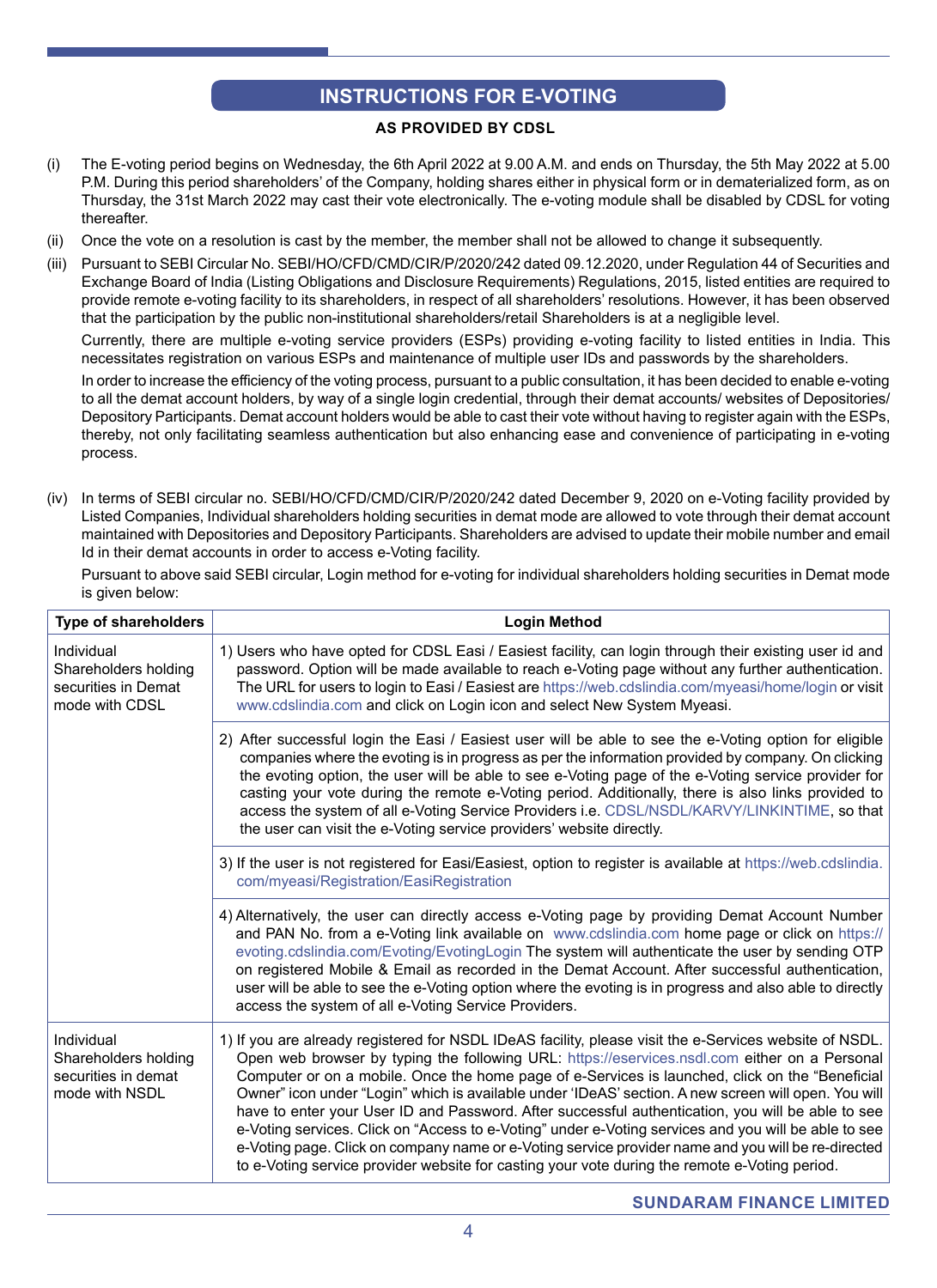|                                                                                                                       | 2) If the user is not registered for IDeAS e-Services, option to register is available at https://eservices.<br>nsdl.com. Select "Register Online for IDeAS "Portal or click at https://eservices.nsdl.com/SecureWeb/<br>IdeasDirectReg.jsp                                                                                                                                                                                                                                                                                                                                                                                                                                                                                                                                                                            |
|-----------------------------------------------------------------------------------------------------------------------|------------------------------------------------------------------------------------------------------------------------------------------------------------------------------------------------------------------------------------------------------------------------------------------------------------------------------------------------------------------------------------------------------------------------------------------------------------------------------------------------------------------------------------------------------------------------------------------------------------------------------------------------------------------------------------------------------------------------------------------------------------------------------------------------------------------------|
|                                                                                                                       | 3) Visit the e-Voting website of NSDL. Open web browser by typing the following URL: https://www.<br>evoting.nsdl.com/ either on a Personal Computer or on a mobile. Once the home page of e-Voting<br>system is launched, click on the icon "Login" which is available under 'Shareholder/Member' section. A<br>new screen will open. You will have to enter your User ID (i.e. your sixteen digit demat account number<br>hold with NSDL), Password/OTP and a Verification Code as shown on the screen. After successful<br>authentication, you will be redirected to NSDL Depository site wherein you can see e-Voting page.<br>Click on company name or e-Voting service provider name and you will be redirected to e-Voting<br>service provider website for casting your vote during the remote e-Voting period. |
| Individual<br>Shareholders (holding<br>securities in demat<br>mode) login through<br>their Depository<br>Participants | You can also login using the login credentials of your demat account through your Depository Participant<br>registered with NSDL/CDSL for e-Voting facility. After Successful login, you will be able to see e-Voting<br>option. Once you click on e-Voting option, you will be redirected to NSDL/CDSL Depository site after<br>successful authentication, wherein you can see e-Voting feature. Click on company name or e-Voting<br>service provider name and you will be redirected to e-Voting service provider website for casting your<br>vote during the remote e-Voting period.                                                                                                                                                                                                                               |

Important note: Members who are unable to retrieve User ID/ Password are advised to use Forget User ID and Forget Password option available at above mentioned website.

Helpdesk for Individual Shareholders holding securities in demat mode for any technical issues related to login through Depository i.e. CDSL and NSDL.

| <b>Type of shareholders</b>                                           | Login Method                                                                                                                                                                       |
|-----------------------------------------------------------------------|------------------------------------------------------------------------------------------------------------------------------------------------------------------------------------|
| Individual Shareholders holding<br>securities in Demat mode with CDSL | Members facing any technical issue in login can contact CDSL helpdesk by sending<br>a request at helpdesk.evoting@cdslindia.com or contact at 022- 23058738 and<br>22-23058542-43. |
| Individual Shareholders holding<br>securities in Demat mode with NSDL | Members facing any technical issue in login can contact NSDL helpdesk by sending a<br>request at evoting@nsdl.co.in or call at toll free no.: 1800 1020 990 and 1800 22 44 30      |

(v) Login method for e-Voting for Physical shareholders and shareholders other than individual holding in Demat form.

1) The shareholders should log on to the e-voting website www.evotingindia.com.

2) Click on "Shareholders" module.

- 3) Now enter your User ID
	- a. For CDSL: 16 digits beneficiary ID,
	- b. For NSDL: 8 Character DP ID followed by 8 Digits Client ID,
	- c. Shareholders holding shares in Physical Form should enter Folio Number registered with the Company.
- 4) Next enter the Image Verification as displayed and Click on Login.
- 5) If you are holding shares in demat form and had logged on to www.evotingindia.com and voted on an earlier e-voting of any company, then your existing password is to be used.
- 6) If you are a first-time user follow the steps given below:

|                                                              | For Members holding shares in Demat and Physical Form                                                                                                                  |
|--------------------------------------------------------------|------------------------------------------------------------------------------------------------------------------------------------------------------------------------|
| <b>PAN</b>                                                   | Enter your 10 digit alpha-numeric *PAN issued by Income Tax Department (Applicable for both demat shareholders<br>as well as physical shareholders)                    |
|                                                              | Members who have not updated their PAN with the Company/Depository Participant are requested to use the<br>sequence number sent by Company/RTA or contact Company/RTA. |
| Dividend<br><b>Bank Details</b><br>OR Date of<br>Birth (DOB) | Enter the Dividend Bank Details or Date of Birth (in dd/mm/yyyy format) as recorded in your demat account or  <br>in the company records in order to login.            |
|                                                              | If both the details are not recorded with the depository or company, please enter the member id / folio number<br>in the Dividend Bank details field.                  |